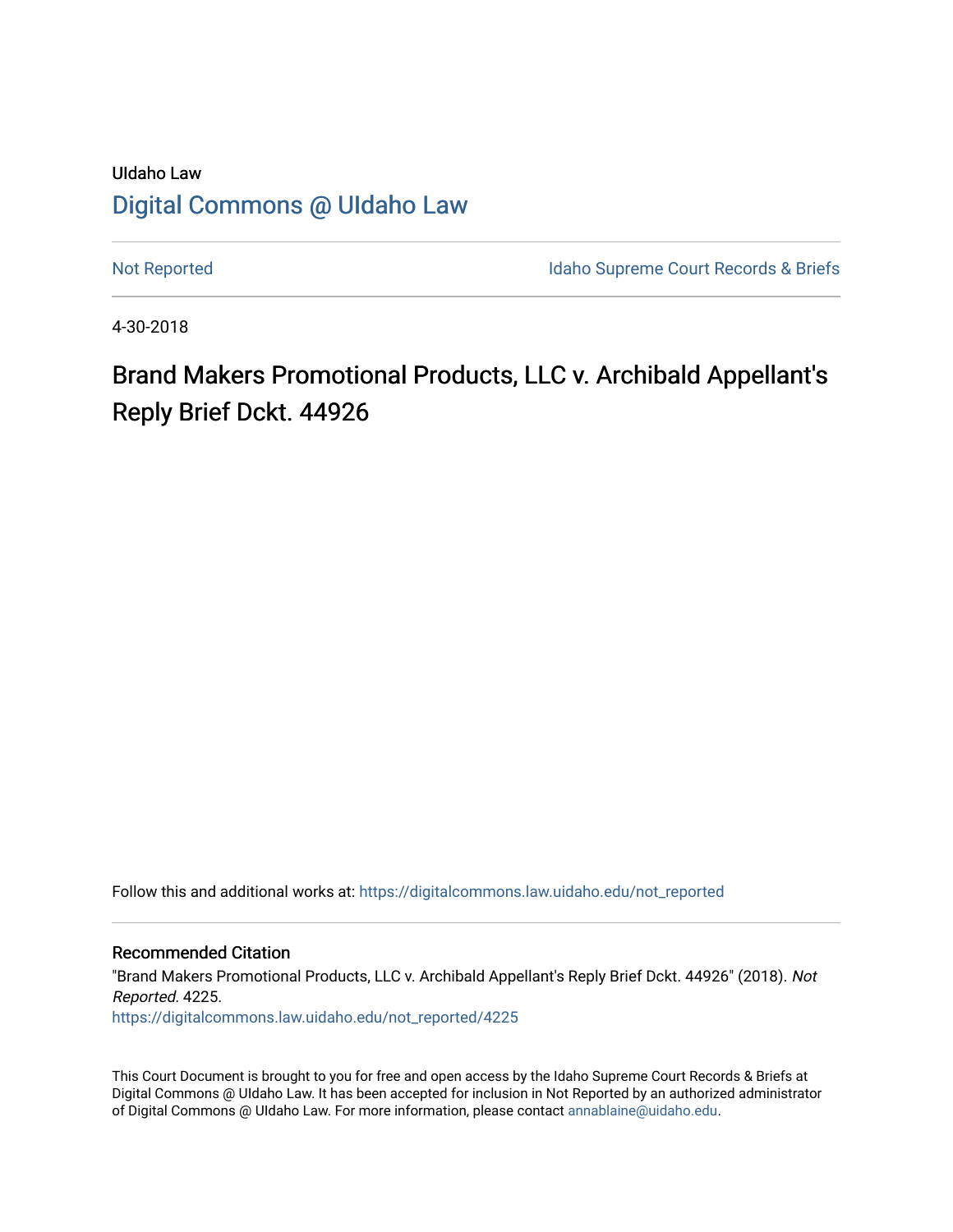## **IN THE SUPREME COURT OF THE STATE OF IDAHO**

\* \* \* \* \*

BRAND MAKERS PROMOTIONAL PRODUCTS, LLC, a Utah limited liability Company, Plaintiff-Appellant,

V.

NATHAN LLOYD ARCHIBALD, Defendant-Respondent,

 $\mathcal{V}_2$ 

 $\bar{\bar{z}}$ 

\* \* \* \* \*

Supreme Court Docket No. 44926-2017

#### **APPELLANT'S REPLY BRIEF**

\* \* \* \* \*

Appeal from the District Court of the Seventh Judicial District for Jefferson County. Honorable Alan C. Stephens, District Judge, presiding.

\* \* \* \* \*

Bryan N. Zollinger, Esq., residing at Idaho Falls, Idaho, for Appellant, Brand Makers Promotional Products, LLC

Paul Ziel, Esq., residing at Idaho Falls, Idaho, for Respondent, Nathan Lloyd Archibald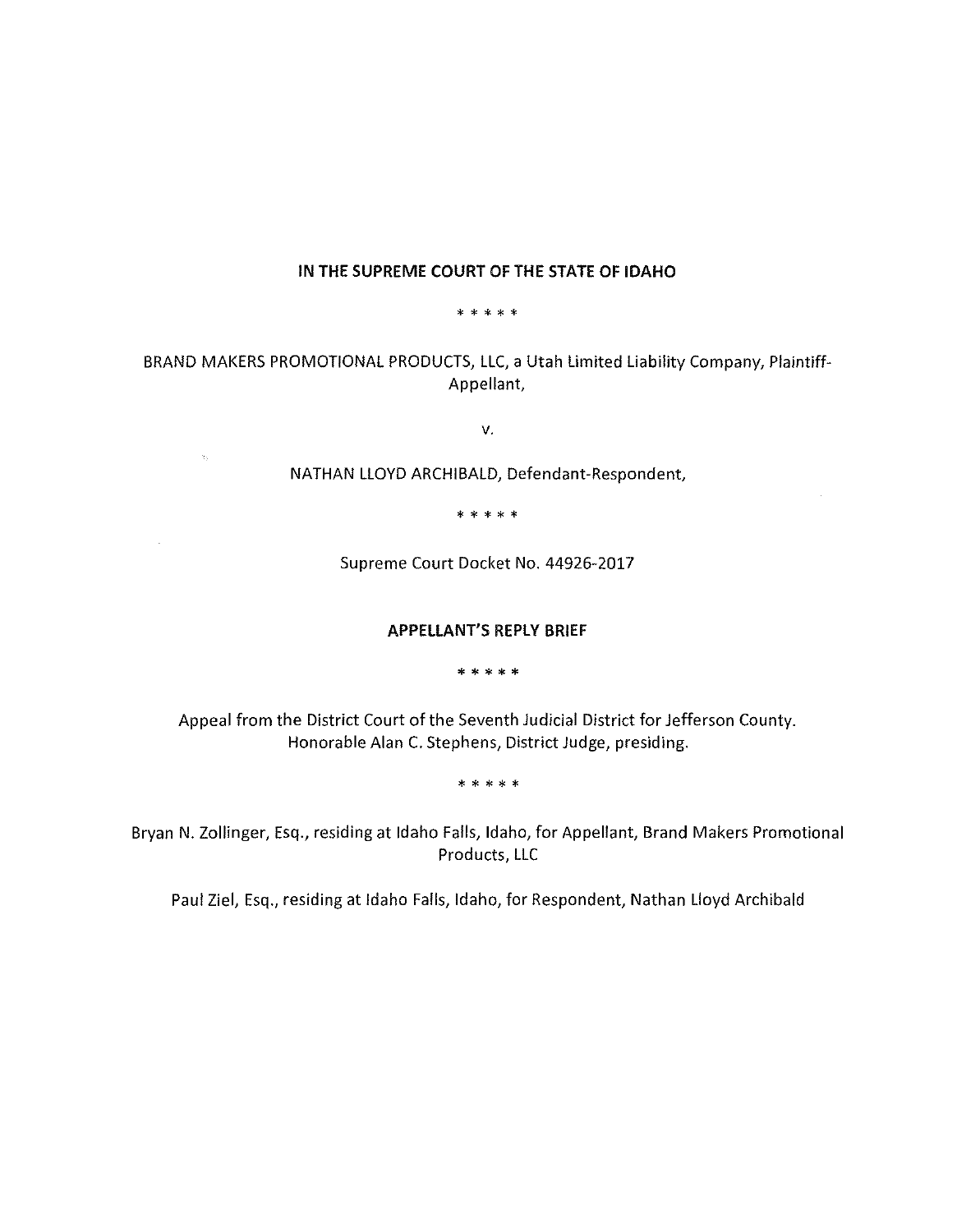## **TABLE OF CONTENTS**

| Page                                                                             |
|----------------------------------------------------------------------------------|
|                                                                                  |
|                                                                                  |
| BRAND MAKERS IS NOT IMPROPERLY SEEKING TO SUPPLEMENT THE RECORD  6<br>А.         |
| THERE IS ABSOLUTELY NO EVIDENCE THAT THE IN THE PAINT LAWSUIT POSED<br><b>B.</b> |
| ANY RISK TO BRAND MAKERS AND THIS POSITION IS CONTRARY TO THE                    |
|                                                                                  |
| THE RECORD SHOWS THAT PURSUANT TO THE TERMS OF SALES REPRESENTATION<br>C.        |
| AGREEMENT ARCHIBALD OWES BRAND MAKERS FOR LOSSES SUSTAINED FROM                  |
|                                                                                  |
| THE FACST OF THIS CASE SHOW THAT THE ELEMENTS OF AN IMPLIED IN FACT<br>D.        |
| CONTRACT FOR ATTORNEY'S FEES PAID IN EXCESS OF THE EXPRESS CONTRACT              |
| EXISTED OR THAT THE DOCTRINE OF UNJUST ENRICHMENT SHOULD APPLY. 8                |
| Ε.<br>BRAND MAKERS PRESENTED UNREBUTTED EVIDENCE OF BREACH OF                    |
| THE NON-COMPETE AGREEMENT AT TRIAL AND THAT AGREEMENT IS                         |
|                                                                                  |
| F.<br>THE DISTRICT COURT COMMITTED REVERSIBLE ERROR IN DENYING BRAND             |
| MAKER'S ATTORNEY'S FEES AND AWARDING ATTORNEY'S FEES TO                          |
|                                                                                  |
| BRAND MAKER'S IS ENTITLED TO RECOVER ITS COSTS AND FEES ON APPEAL 14             |
|                                                                                  |

 $\sim 0.1$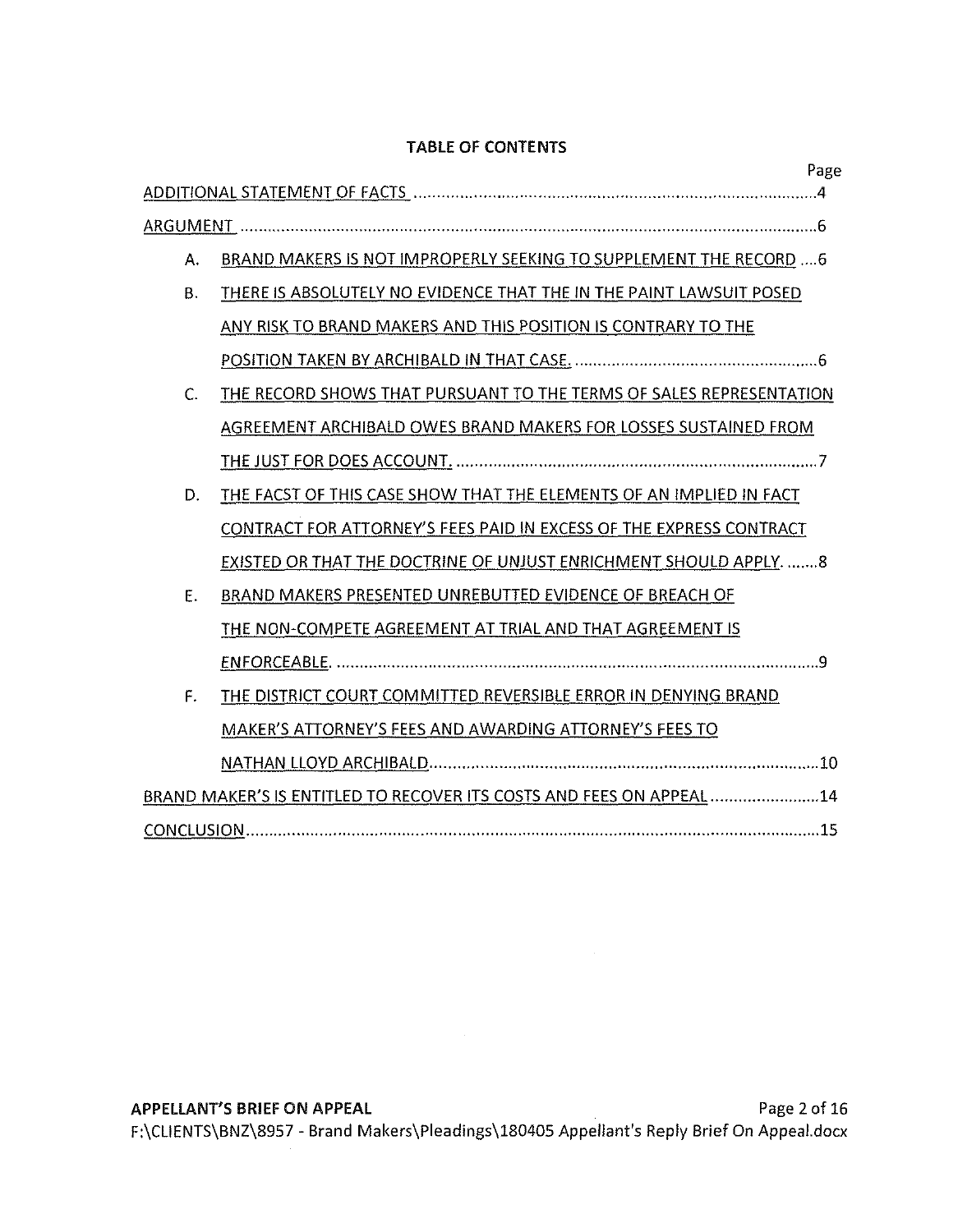## **TABLE OF CASES AND AUTHORITIES**

## **CASES: Pages**

| Eighteen Mile Ranch, LLC v. Nord Excavating & Paving, Inc.,                               |  |
|-------------------------------------------------------------------------------------------|--|
|                                                                                           |  |
|                                                                                           |  |
|                                                                                           |  |
|                                                                                           |  |
|                                                                                           |  |
|                                                                                           |  |
| Oakes v. Boise Heart Clinic Physicians, PLLC, 152 Idaho 540, 542-43 (2012) 11, 12, 14, 16 |  |

## **STATUTES AND RULES:**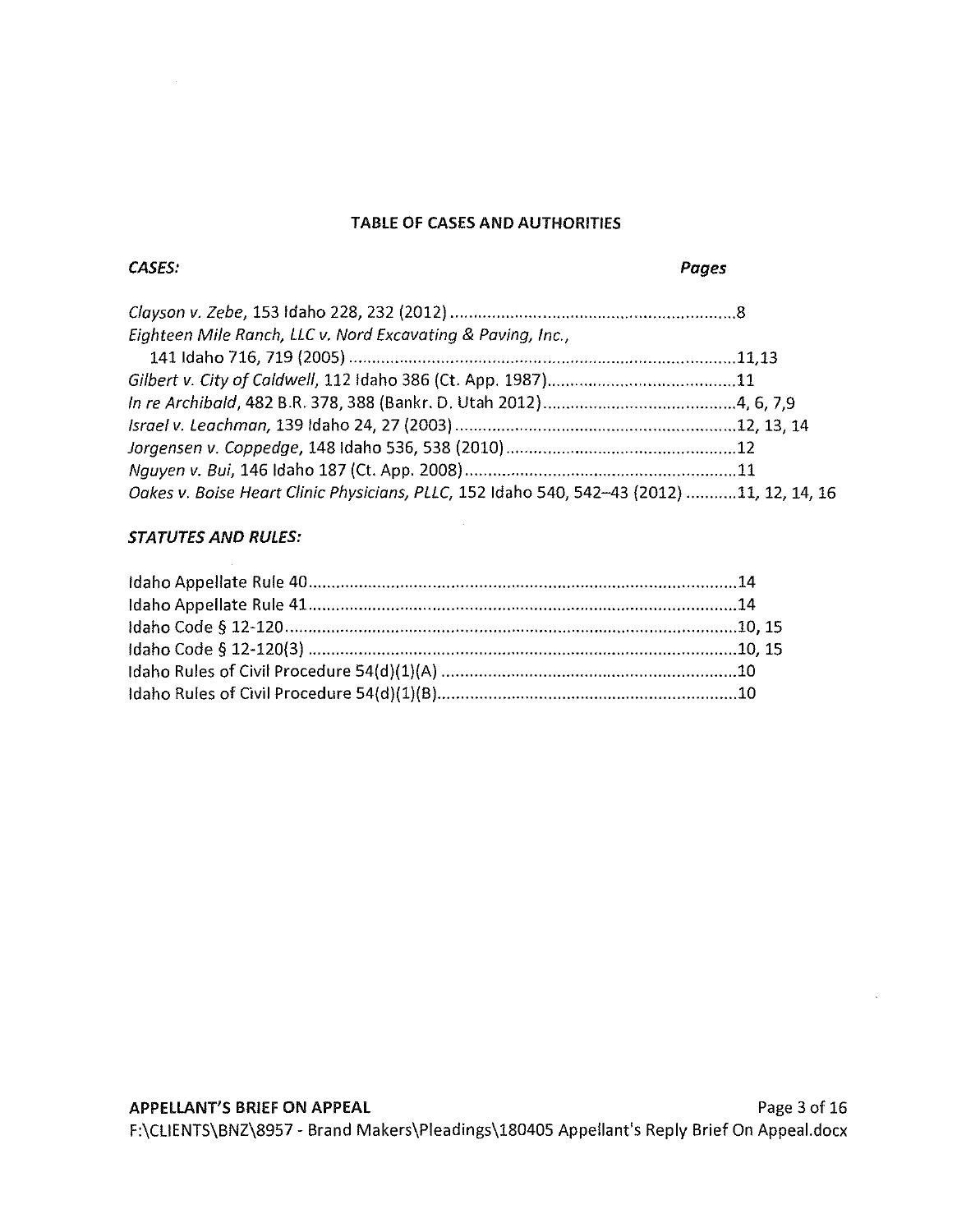#### ADDITIONAL STATEMENT OF FACTS

Archibald's Statement of the Case are inaccurate or misleading as follows:

1. Archibald states several factual inaccuracies and legal conclusions that are not supported by the record nor are there any citations to anywhere in the record to support these conclusions. Several of the facts come from Archibald's post trial brief which by rule cannot be considered the law of the case. Interestingly, this Court should note that the trial court's Findings of Fact and Conclusions of Law are virtually cut and pasted word for word from Archibald's post trial brief. Many of the alleged facts contained in that brief and in the trial court's Findings of Fact and Conclusions of law are not supported by the record and were not even mentioned at the trial.

2. Specifically, Archibald claims that "Brand Makers made a business decision" "because this lawsuit posed a serious threat to Brand Makers." However, there are no citations to any evidence in the record for this position. Brand Makers has shown through citation to the record in Appellant's Brief on Appeal and through the case In re Archibald, 482 B.R. 378, 388 (Bankr. D. Utah 2012) that this conclusion is inaccurate and untrue.

3. Archibald also inaccurately concludes that "Greaves committed fraud to induce Archibald into signing an unfavorable agreement" by "unilaterally" altering the severance and non-compete agreement. Again, there is no citation to anywhere in the record to support this conclusion and Brand Makers has shown in Appellant's Brief on Appeal with citations to the record that these legal conclusions are not supported by the facts contained in the record.

4. Archibald claims that "Brand Makers did not present any evidence at trial that Archibald worked for IPROMOTEU." Again, Brand Makers has cited to the record in Appellant's

## **APPELLANT'S BRIEF ON APPEAL** Page 4 of 16 F:\CLIENTS\BNZ\8957 - Brand Makers\Pleadings\180405 Appellant's Reply Brief On Appeal.docx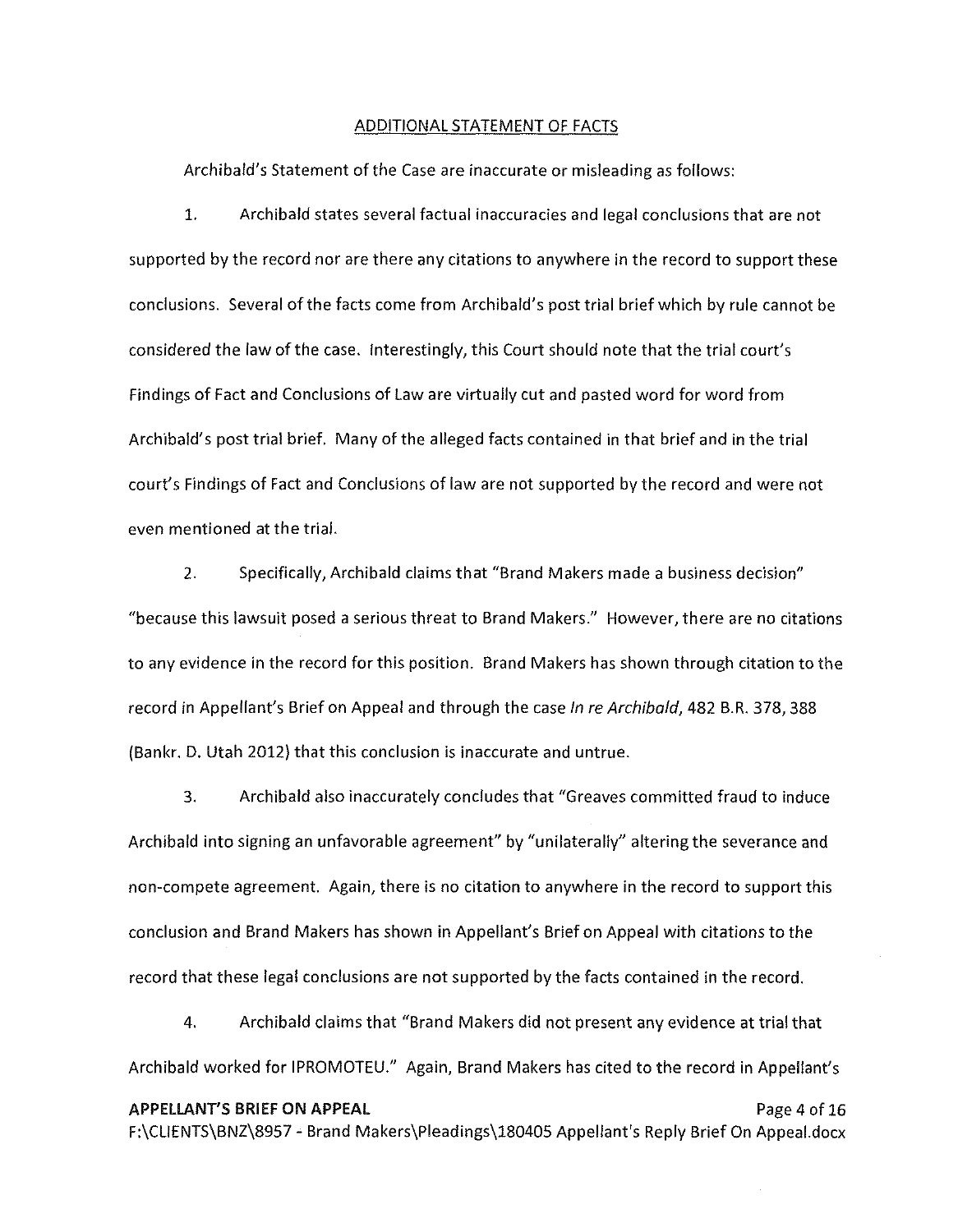Brief on Appeal showing through uncontroverted testimony that Archibald did in fact work for lPROMOTEU in contravention to the terms of the separation agreement.

5. Archibald claims that he "believed that he probably had not paid the full \$51,986 back to Brand Makers" but that "Archibald repeatedly sought clarification from Greaves regarding the amount owing and never received an answer until Brand Makers filed suit." Again, this conclusion is not supported by any facts in the record and Brand Makers has shown through citation to the record that Archibald had in fact not paid the full amount but no where in the record are there any facts to show Archibald had ever sought clarification of the amount owed. The record is clear that Brand Makers continually sought payment from Archibald and Archibald consistently stated that he intended to pay but that he did not and still has not paid the amount due under either the express contract or the implied in fact contract.

In fact Archibald himself testified multiple times that he knew he owed something and that he believed he owed between "\$14 -to \$19,000 in fees." $1$  A fact that the trial court apparently ignored when it cut and paste the new argument that "no money" was owed found for the first time in Archibald's post trial brief.

6. Finally, Archibald incorrectly asserts that the "District Court was correct to order attorney fees against Brand Makers because Archibald never contested that he owed money." As explained in Appellant's Brief on Appeal, not contesting that money is still owed on a contract is not a defense to breach of contract.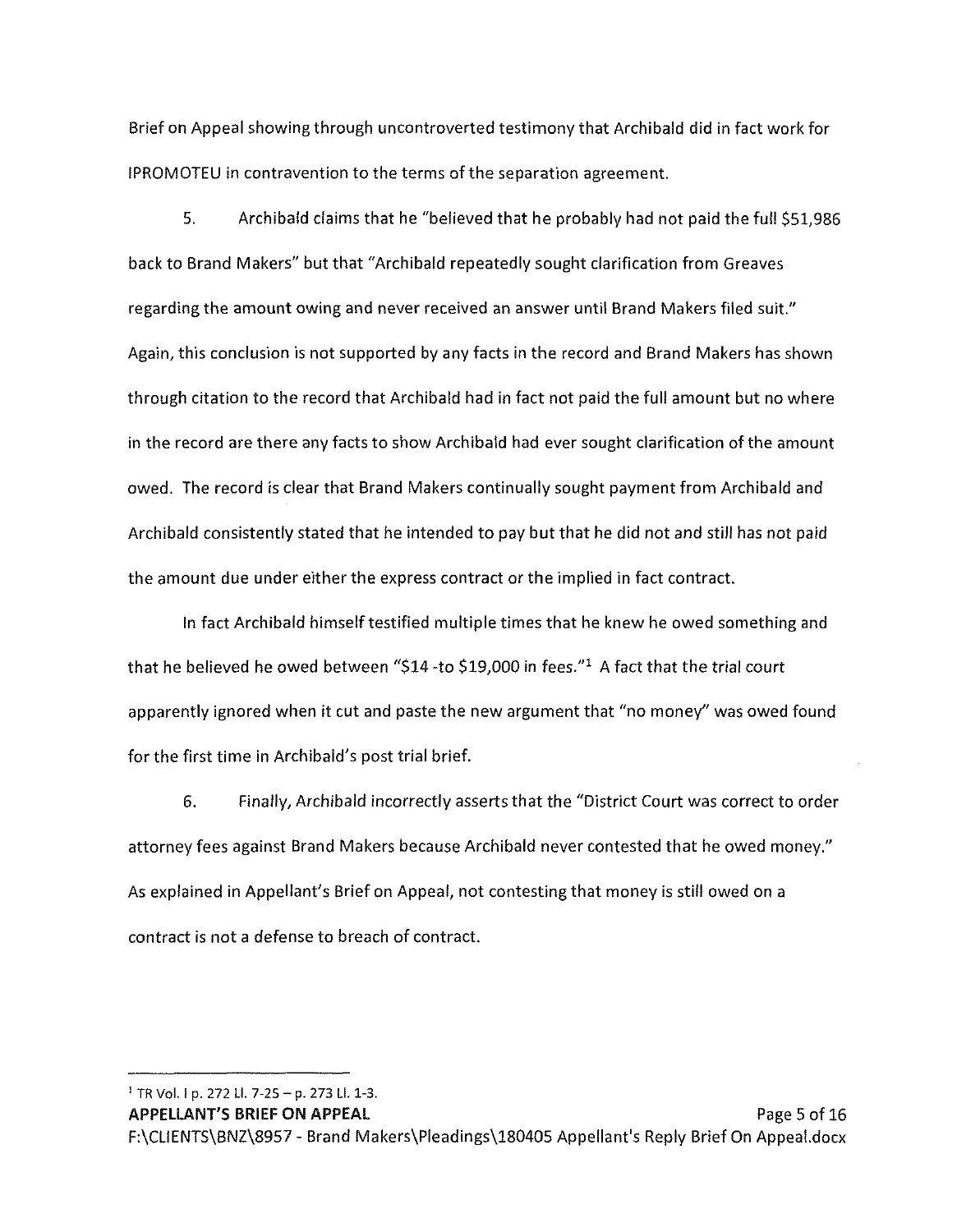#### ARGUMENT

#### A. BRAND MAKERS IS NOT IMPROPERLY SEEKING TO SUPPLEMENT THE RECORD.

Archibald suggests that Brand Makers is improperly attempting to supplement the record by attaching a copy of the bankruptcy case In re Archibald, 482 B.R. 378, 388 (Bankr. D. Utah 2012) to Appellant's Brief on Appeal. Brand Makers did attach a copy of that case as a courtesy to this Court as an addendum to its brief but this case was discussed at the trial in this matter and this Court may consider the facts and findings of this case just as it would any other legal authority or case cited to in briefing. The facts and findings of that case are extremely relevant to this case and are settled law which Archibald cannot somehow disavow or change for convenience. In fact, Archibald has taken a position in this case directly contravening the position in that case. In the case In re Archibald, Archibald is clearly taking the position that transferring ownership to Greaves father Tom was not a fraudulent transfer but now in this case, Archibald is taking the position that Brand Makers was somehow at risk from that lawsuit.

B. THERE IS ABSOLUTELY NO EVIDENCE THAT THE 'IN THE PAINT' LAWSUIT POSED ANY RISK TO BRAND MAKERS AND THIS POSITION IS CONTRARY TO THE POSITION TAKEN BY ARCHIBALD IN THAT CASE.

Archibald in Respondent's brief on appeal, attempts to show through impermissible evidence not admitted at trial for that purpose, that the In the Paint litigation somehow benefited Brand Makers. Specifically, Archibald cites several time entries where counsel for Archibald discussed that case with James Greaves. However, Plaintiff's Exhibit 10 was only admitted for the limited purpose of showing that Brand Makers had paid these fees. Archibald objected to admission of Plaintiff's Exhibit for any other purpose and the trial court sustained that objection. Archibald cannot now come before this court and use this exhibit as evidence **APPELLANT'S BRIEF ON APPEAL** Page 6 of 16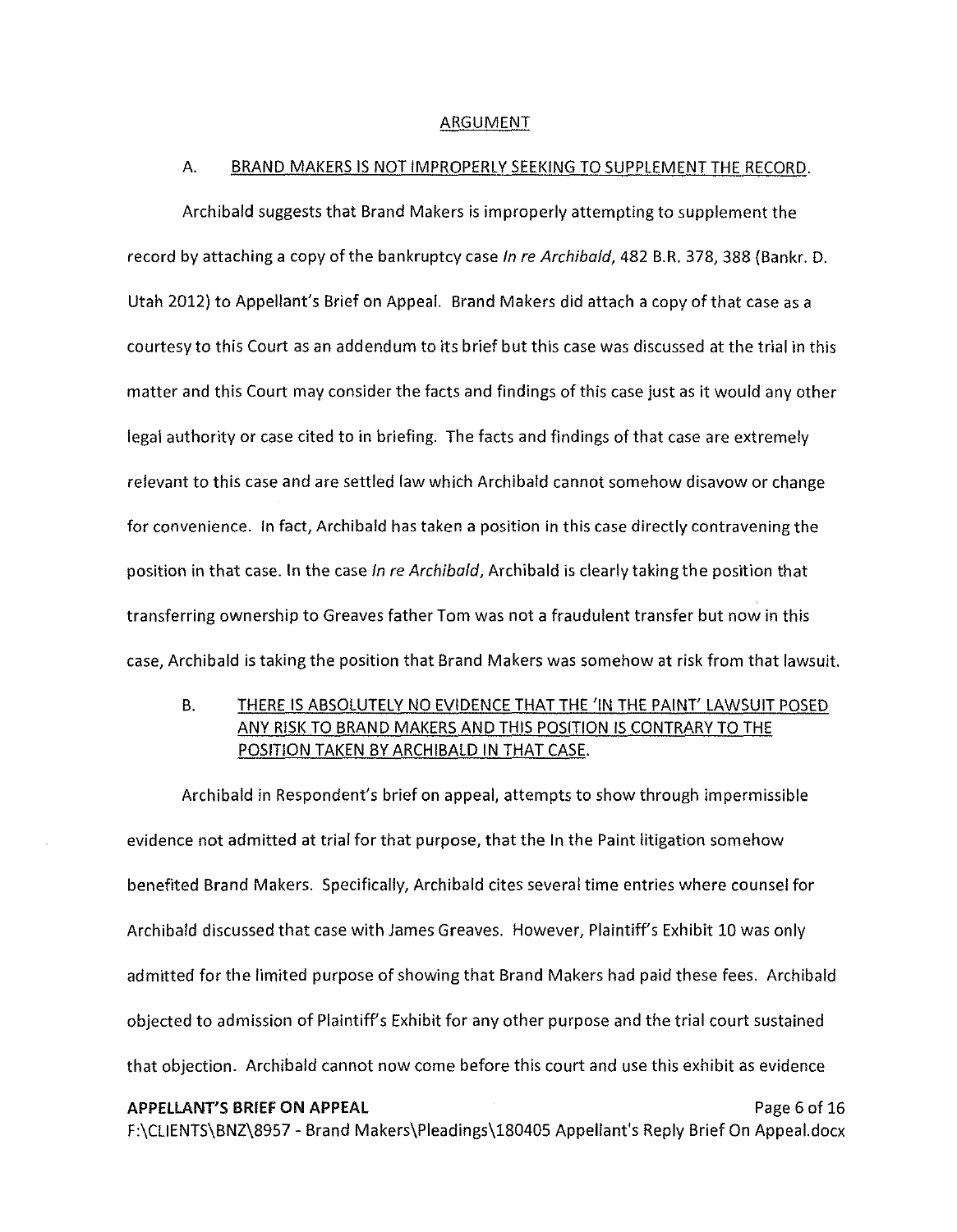for a purpose it was not admitted. Even were this Court to consider this exhibit for this improper purpose, there is no doubt that James Greaves was a material witness and therefore it logically follows that he would have considerable communication with Archibald's attorney. Again, there is no doubt from the record and In re Archibald that Nathan Archibald was party to the lawsuit and not Brand Makers. The record is also clear that Archibald is the person who retained the attorney, Archibald's own counsel asked Archibald at trial "[d]id you hire an attorney." In response Archibald said "yes" and that the attorney was Sumsion Law Offices.<sup>2</sup>

Finally, as explained in the prior section of this brief, Archibald is clearly taking a position in this lawsuit contrary to the position he took in In re Archibald. In that case, the entire crux of the case was whether Brand Makers had fraudulently transferred assets from Archibald to Tom Greaves. That court found that the transfer was not fraudulent which clearly shows that there was no risk to Brand Makers, yet now in this case, Archibald is taking the exact opposite position and arguing that Brand Makers was subject to risk. The uncontroverted testimony from Brand Makers at trial also supports the conclusion that Brand Makers knew it faced no risk from this litigation.<sup>3</sup>

## C. THE RECORD SHOWS THAT PURSUANT TO THE TERMS OF SALES REPRESENTATION AGREEMENT ARCHIBALD OWES BRAND MAKERS FOR LOSSES SUSTAINED FROM THE JUST FOR DOES ACCOUNT.

Archibald at trial agreed that pursuant to the Independent Sales Representation Agreement that he signed, he was "responsible for the loss to the Company at his or her commission rate."4 Archibald explained that "if the job goes bad, then the sales rep is

#### **APPELLANT'S BRIEF ON APPEAL** Page 7 of 16

<sup>2</sup>TR Vol. Ip. 237 LI. 2-16.

<sup>&</sup>lt;sup>3</sup> TR Vol. 1 p. 181 Ll. 7-22.

<sup>4</sup>Trial Exhibit #25 p. 125.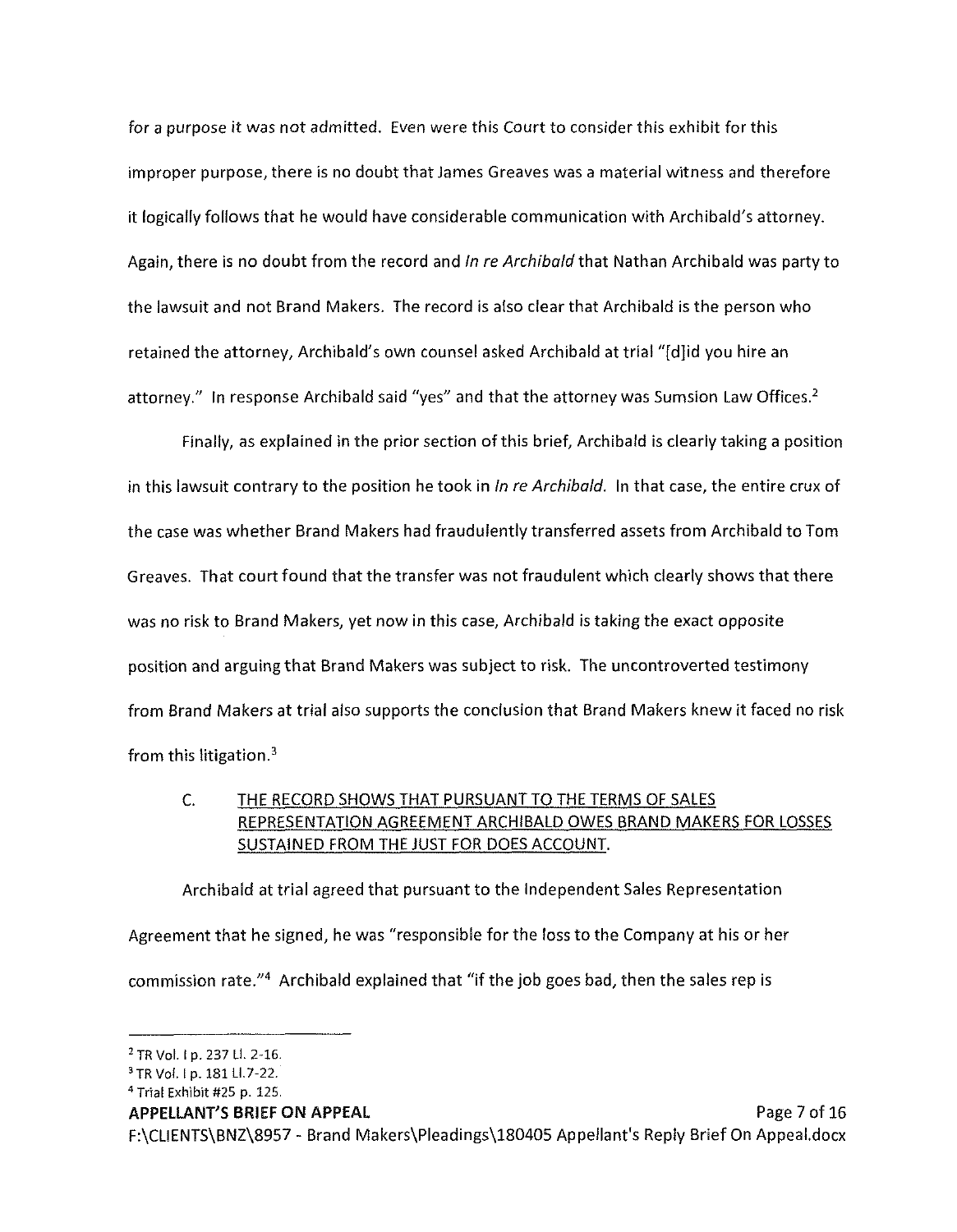responsible for half the loss" and that "if I was being paid 15 percent at that time...then I should be accountable for 15 percent. But if I truly was being paid 50 percent commission, then I should be responsible for 50 percent of the loss.<sup>"5</sup> The only question for the trial court then was whether Archibald was being paid at the 15% or 50% commission rate, which Archibald admitted he did not know.<sup>6</sup> However, the trial court in its findings, improperly cut and pasted from a post-trial brief, which contains inadmissible conclusions, that Archibald did not owe any amount and did not ever rule on the rate for which Archibald should be liable for the loss sustained on the Just for Does account. Therefore, this Court should reverse the holding of the trial court and remand this issue to the trial court for a determination of which percentage Archibald should be liable to Brand Makers for the loss sustained on the Just for Does account.

D. THE FACTS OF THIS CASE SHOW THAT THE ELEMENTS OF AN IMPLIED IN FACT CONTRACT FOR ATTORNEY'S FEES PAID IN EXCESS OF THE EXPRESS CONTRACT EXISTED OR THAT THE DOCTRINE OF UNJUST ENRICHMENT SHOULD APPLY.

Archibald, in Respondent's Brief on Appeal, makes one of the same errors that the trial court made by claiming that for an implied in fact contract to exist, there has to be a meeting of the minds. However, as explained more fully in Appellant's Brief on Appeal, meeting of the minds is an element of an express contract and not an implied in fact contract.

An implied-in-fact contract exists where there is no express agreement, but the conduct of the parties implies an agreement from which an obligation in contract exists. We have held that an implied in fact contract is defined as one where the terms and existence of the contract are manifested by the conduct of the parties with the request of one party and the performance by the other *often being inferred from the circumstances attending the performance.* 

Clayson v. Zebe, 153 Idaho 228, 232 (2012)(Internal citations omitted)(Emphasis added).

<sup>5</sup>TR Vol. Ip. 266 Ll.6-19.

<sup>6</sup> TR Vol. Ip. 266 LL. 17-19.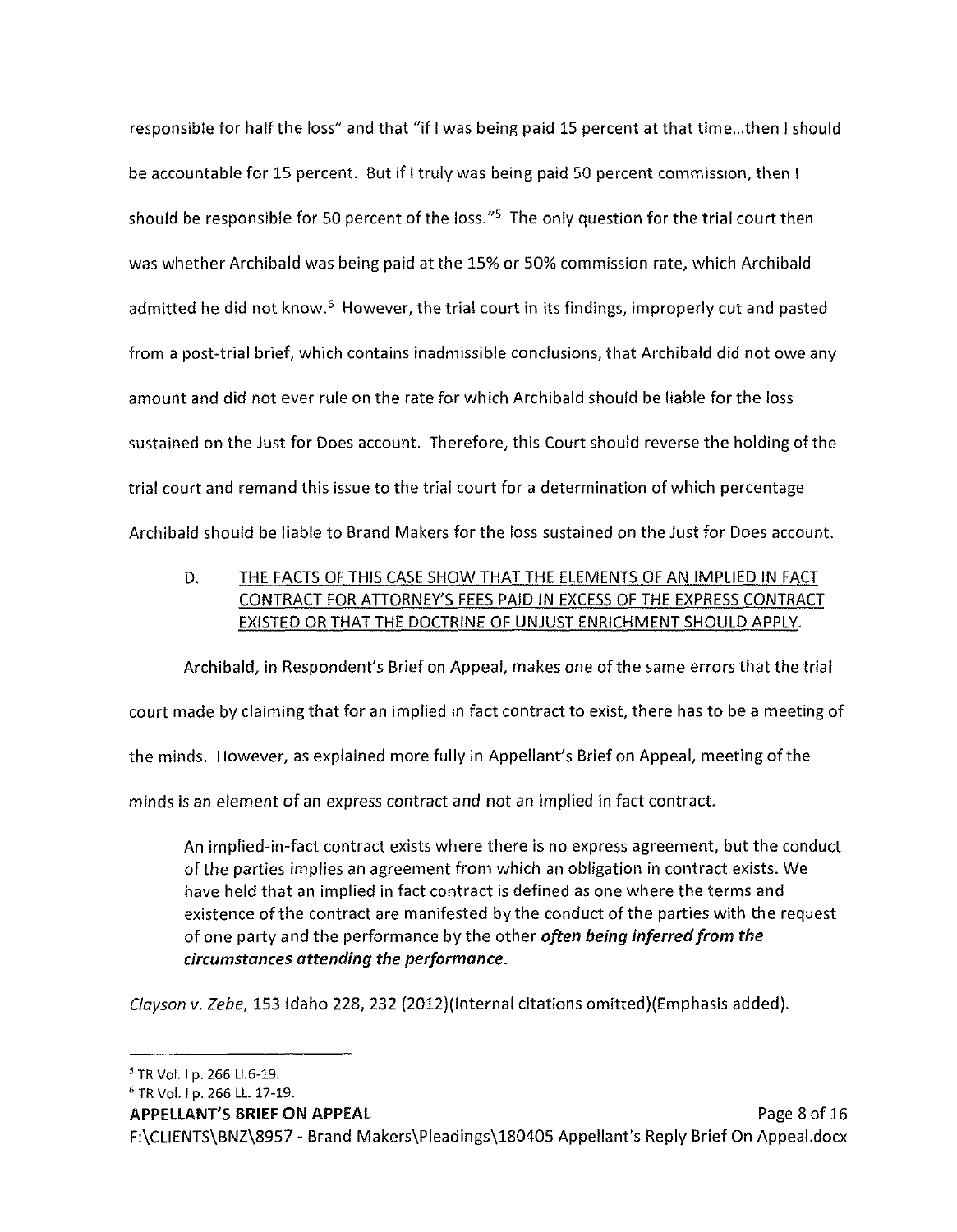The only other argument that Archibald makes in his reply brief is that "[e]ven if there was an implied contract between Archibald and Brand Makers for the payment of additional attorney fees and costs, there were no damages to Brand Makers." Archibald improperly claims there were no damages to Brand Makers because it benefited from Archibald winning the In re *Archibald* case. However, as explained above and in Appellant's Brief on Appeal, Brand Makers did not benefit from that lawsuit and Brand Makers clearly sustained damages in the form of attorney's fees it paid on Archibald's behalf. For these reasons, this Court should reverse the decision of the trial court and find that Brand Makers has fulfilled each of the elements of both and implied-in-fact contract and an implied-in-law contract and is entitled to damages for the attorney's fees it paid on Archibald's behalf.

## E. BRAND MAKERS PRESENTED UN REBUTTED EVIDENCE OF BREACH OF THE NON-COMPETE AGREEMENT AT TRIAL AND THAT AGREEMENT IS ENFORCEABLE.

The unrebutted evidence in the record shows that Archibald was working for IPROMOTEU who is a direct competitor of Brand Makers and that sales were made to existing customers of Brand Makers during the term of the non-solicitation agreement.<sup>7</sup> Additionally, Archibald has testified that customers he served in violation of the separation agreement were currently Brand Makers clients and that he made at least \$22,159.82.8 As more fully explained in Appellant's Brief on Appeal, Idaho law created a rebuttable presumption that the geographic scope and the duration of the agreement are reasonable. Brand Makers has clearly shown a violation and Archibald has admitted to the breach, yet Archibald presented no evidence at trial to rebut the presumptions that the terms of that agreement were not enforceable.

 $7$  TR Vol. 1 pp. 85 L. 6 - p. 86 L. -86. 228 L. 11.

<sup>8</sup> R. Vol I pp. 497-98.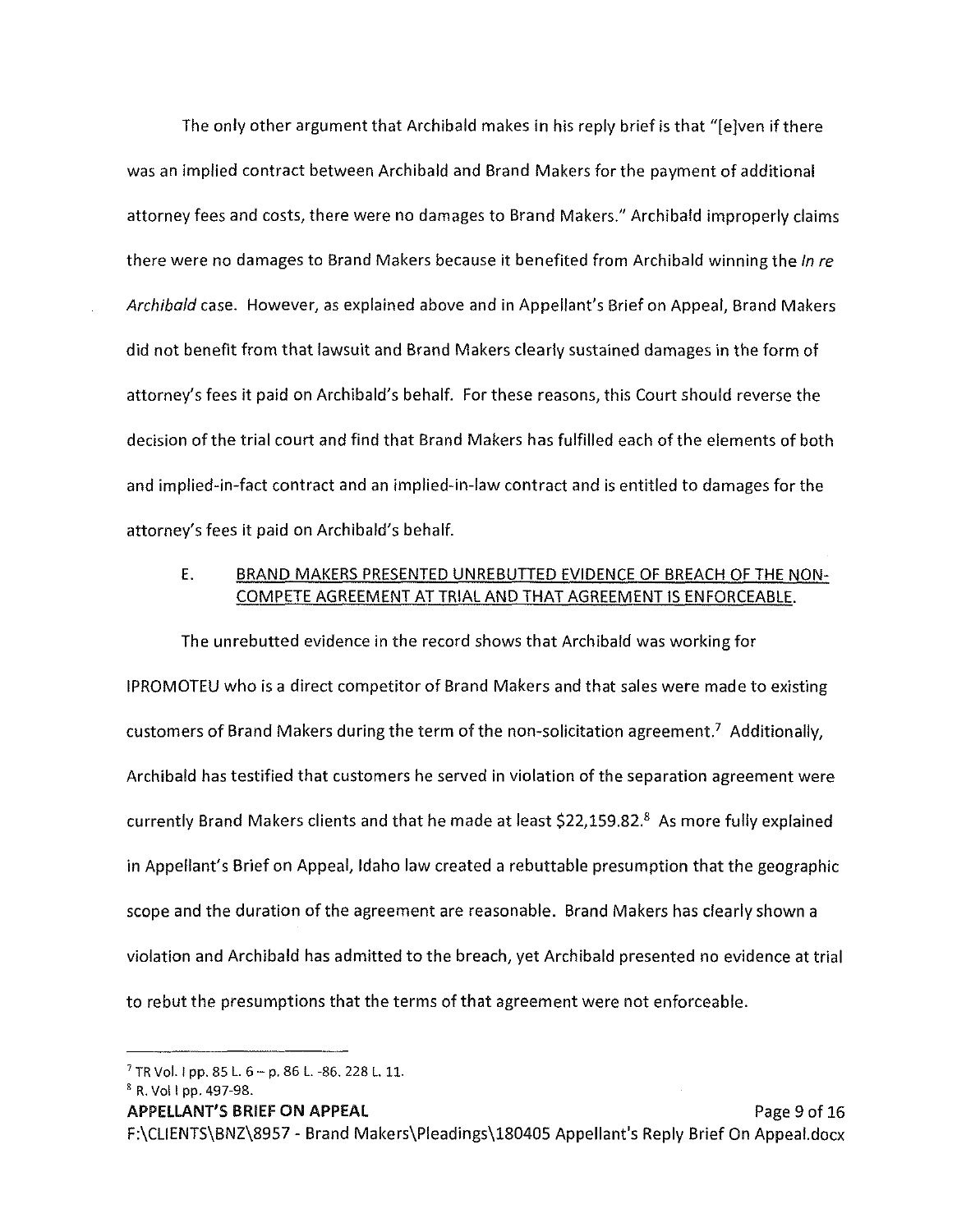Because the trial court erred by not applying correct Idaho law and summarily held the entire agreement unenforceable despite the fact that Archibald did not present any evidence to rebut the presumptions of an enforceable agreement, this Court should reverse the decision of the trial court and remand this issue for a determination of damages incurred within 18 months of Archibald and Brand Makers separating. The agreement was very specific that upon violation, Brand Makers "shall be entitled" to repayment of all compensation Archibald received as a result of the violation. Uncontroverted evidence was presented on trial showing that Archibald had in fact violated the agreement within the 18-month period.<sup>9</sup>

## F. THE DISTRICT COURT COMMITTED REVERSIBLE ERROR IN DENYING BRAND MAKER'S ATTORNEY'S FEES AND AWARDING ATTORNEY'S FEES TO NATHAN LLOYD ARCHIBALD.

The determination of prevailing party status is committed to the sound discretion of the district court and will not be disturbed absent an abuse of that discretion. When examining whether a district court abused its discretion, this Court considers whether the district court: **(1)** perceived the issue as one of discretion; (2) acted within the outer boundaries of that discretion and consistently within the applicable legal standards; and (3) reached its decision by an exercise of reason.

Oakes v. Baise Heart Clinic Physicians, PLLC, 152 Idaho 540, 542-43 (2012)(Internal citations

omitted). Idaho Code § 12-120(3) provides that "[i]n any civil action to recover on an open account, account stated, note, bill, negotiable instrument, guaranty, or contract relating to the purchase of goods, wares, merchandise, or services and in any commercial transaction unless otherwise prohibited by law, the prevailing party shall be allowed reasonable attorney's fee to be set by the court, to be taxed and collected as costs." Idaho Rule of Civil Procedure 54(d)(1)(A) states that "costs shall be allowed as a matter of right to the prevailing party." Rule 54(d)(1)(B)

9 TR Vol I. p. 84 L. 16 - p. 86 L. 9.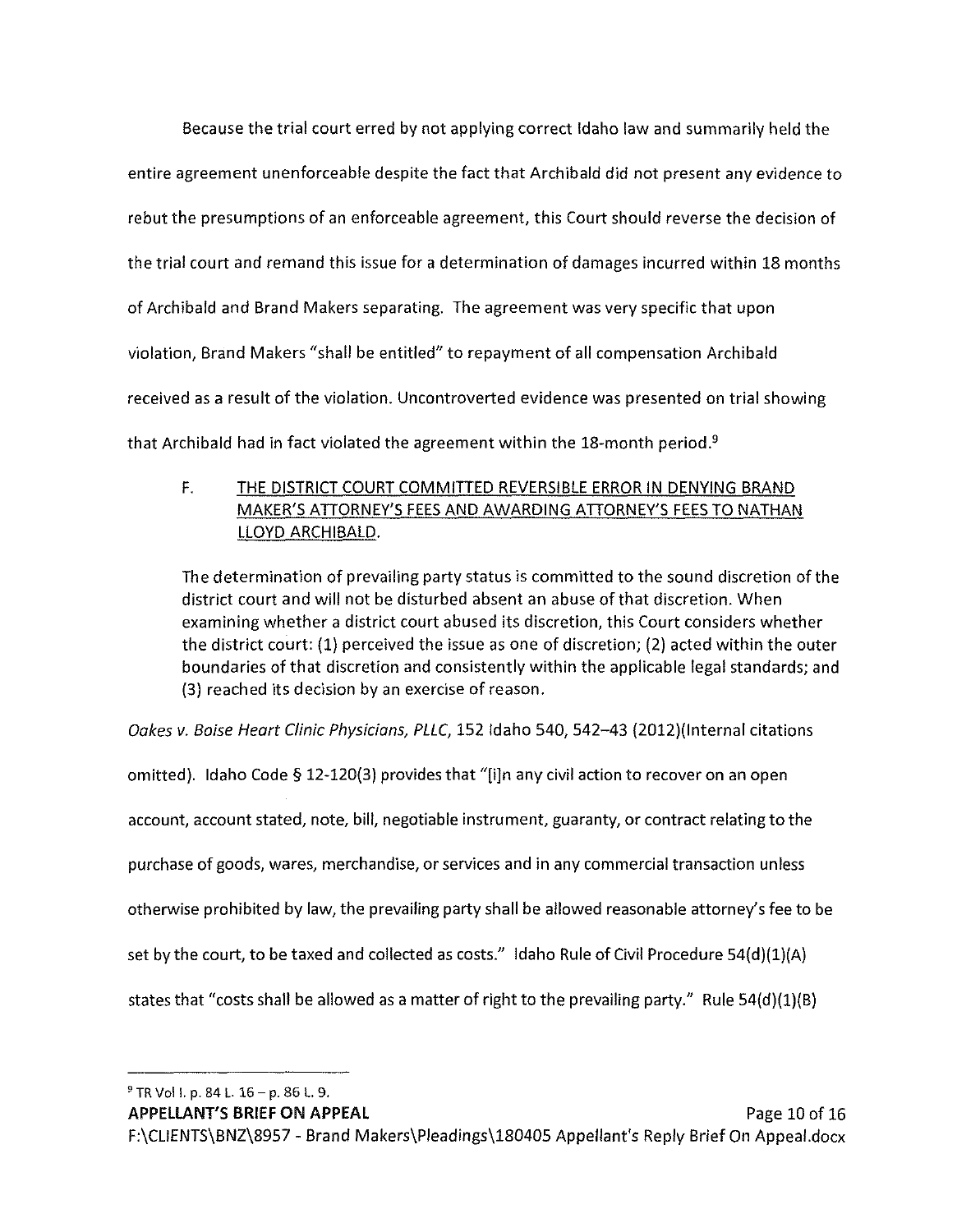states in relevant part that "[i]n determining which party to an action is a prevailing party and entitled to costs, the trial court must, in its sound discretion, consider the final judgment or result of the action in relation to the relief sought by the respective parties."

This Court and the Idaho Court of Appeals has in multiple cases determined that in a case without counterclaims, such as is the situation in this case, a plaintiff who prevails on only one of multiple claims or a plaintiff who only recovers a fraction of the overall amount sought, is the prevailing party and can be awarded attorney fees. See Gilbert v. City of Caldwell, 112 Idaho 386 (Ct. App. 1987) (Although plaintiffs received only five percent of what they originally sought, trial court did not abuse its discretion in determining that they were prevailing party); Oakes v. Baise Heart Clinic Physicians, PLLC, 152 Idaho 540, 542 (2012) (The Idaho Supreme Court found the lower court had abused its discretion by not finding plaintiff to be the prevailing party although plaintiff only recovered \$2,043.92, "a fraction of the amount he sought," \$32,794.10.) Nguyen v. Bui, 146 Idaho 187 (Ct. App. 2008) (Upholding a determination that the plaintiff was the prevailing party although plaintiff had only prevailed on one of multiple claims against the defendant.) This Court has agreed that "[m]ere dismissal of a claim without trial does not necessarily mean that the party against whom the claim was made is a prevailing party for the purpose of awarding costs and fees." Eighteen Mile Ranch, LLC v. Nord Excavating & Paving, Inc., 141 Idaho 716, 719 (2005). Commenting only on cases which involved counterclaims, this Court has held:

"In determining which party prevailed *in an action where there are claims and counterclaims* between opposing parties, the court determines who prevailed 'in the action.' That is, the prevailing party question is examined and determined from an overall view, not a claim-by-claim analysis." Eighteen Mile Ranch, L.L.C., v. Nord Excavating & Paving, Inc., 141 Idaho 716, 719, 117 P.3d 130, 133 (2005). This Court has

## **APPELLANT'S BRIEF ON APPEAL** Page 11 of 16 F:\CLIENTS\BNZ\8957 - Brand Makers\Pleadings\180405 Appellant's Reply Brief On Appeal.docx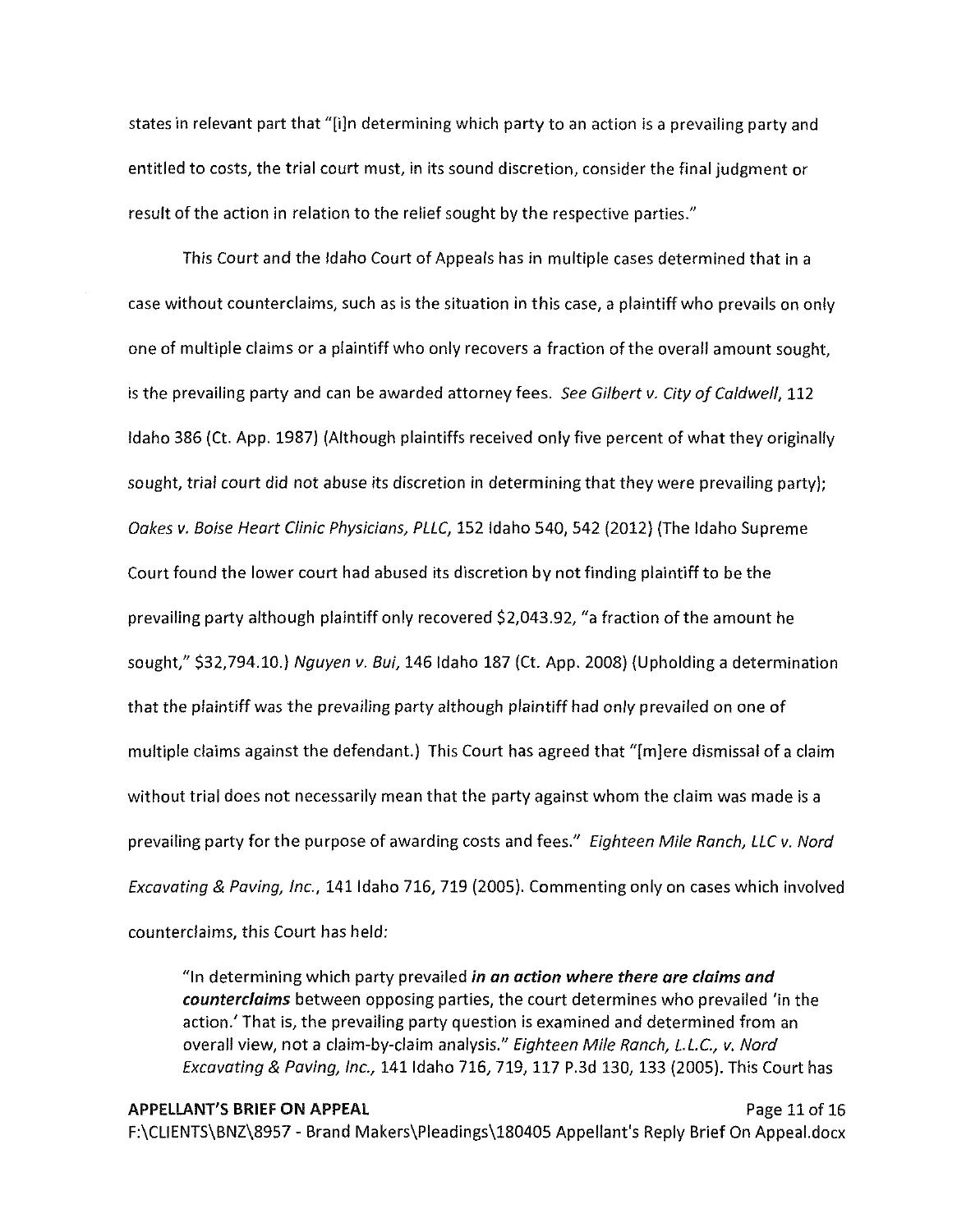held that when both parties are partially successful, it is within the district court's discretion to decline an award of attorney fees to either side. Israel v. Leachman, 139 Idaho 24, 27, 72 P.3d 864, 867 (2003)."

Jorgensen v. Coppedge, 148 Idaho 536, 538 (2010)(Emphasis added).

The trial court in this matter erroneously found that Archibald was the prevailing party finding that Archibald "successfully avoided liability on the majority of Plaintiffs claims" and that Archibald "did not incur any liability beyond what Defendant was already expecting to pay."<sup>10</sup> In the trial court's Decision and Order Re: Attorney Fees, the trial court commented that Brand Makers failed on "all but one of the legal theories behind its claims" and that on the unjust enrichment claim that Brand Maker's prevailed on, Archibald "did not contest" that Brand Makers "was unjustly enriched." However, Archibald never conceded unjust enrichment and Brand Maker's had to pursue this claim through trial. Additionally, based upon Brand Maker's arguments contained earlier in this brief, Brand Makers believes it has actually prevailed on more than the one claim the trial court considered Brand Makers to have prevailed on. Additionally, Count Four of Brand Makers Amended Complaint which Brand Makers withdrew at trial was paid only after the Amended Complaint had been filed through an ancillary criminal case filed in Fremont County, Idaho case number CR-2015-658.<sup>11</sup>

The trial court, contrary to the actual facts, decided Brand Makers had only succeeded on one count, where Brand Maker's was found to owe \$2,500 on Count Three. However, the trial court also held that Brand Makers was entitled to \$3,276 in Count One (although somehow found there was not breach just money still owing) and completely disregarded the fact that

**APPELLANT'S BRIEF ON APPEAL** Page 12 of 16

<sup>&</sup>lt;sup>10</sup> Augmented R Vol. 1 p. 12.

<sup>&</sup>lt;sup>11</sup> R Vol. I p. 661; See also TR Vol. I p. 77 L.  $13 - p$ . 80 L. 4.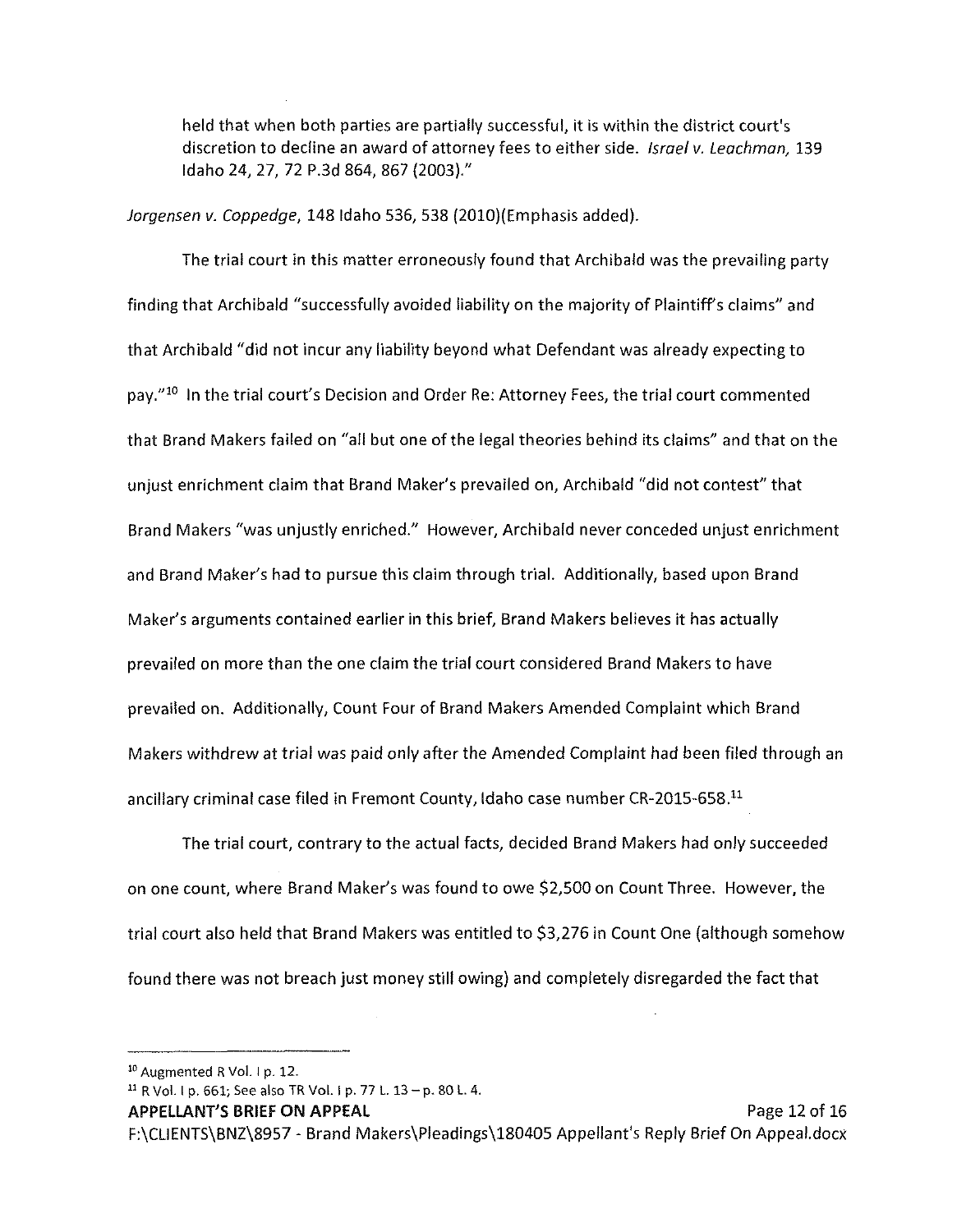Brand Maker's recovered \$1,727.60 which was only paid after Brand Makers filed the Amended Complaint. However, even assuming the trial court was correct and Brand Makers does not prevail on appeal on any of the above explained matters, Brand Makers, pursuant to Idaho law should still be found to be the prevailing party in the underlying matter.

Although the trial court in this matter correctly perceived this issue to be a matter of discretion, the trial court failed to apply the proper applicable legal standards and thus abused its discretion. The trial court only focused on one case and one factor in making its determination. Specifically, the trial court cited to Eighteen Mile Ranch for the position that "avoidance of liability is as good for a defendant as winning a money judgment is for a plaintiff."<sup>12</sup> Importantly, in Eighteen Mile Ranch as well as in Oakes v. Boise Heart Clinic Physicians, PLLC, the prevailing parties recovered some amount either on a claim found in the complaint or on a counterclaim. In this case, there were no counterclaims involved and Brand Makers ultimately recovered a monetary judgment against Archibald for \$5,776.00.

Brand Makers has not found any case for the position that a party that defends against the majority of the issues but is still found liable on some issues and against whom a money judgment is ultimately entered may be the prevailing party and the trial court has not cited to any law supporting this position. There have been cases where this Court has held both parties were partially successful and declined attorney's fees to either side, but never a case where the only party receiving a money judgment against it was the prevailing party. See Israel v. Leachman, 139 Idaho 24, 27 (2003) and Trilogy Network Systems, Inc. v. Johnson, 144 Idaho 844, 847-48 (2007). Simply finding that attorney's fees may be awarded to a party who

<sup>12</sup>Augmented R Vol. Ip. 12.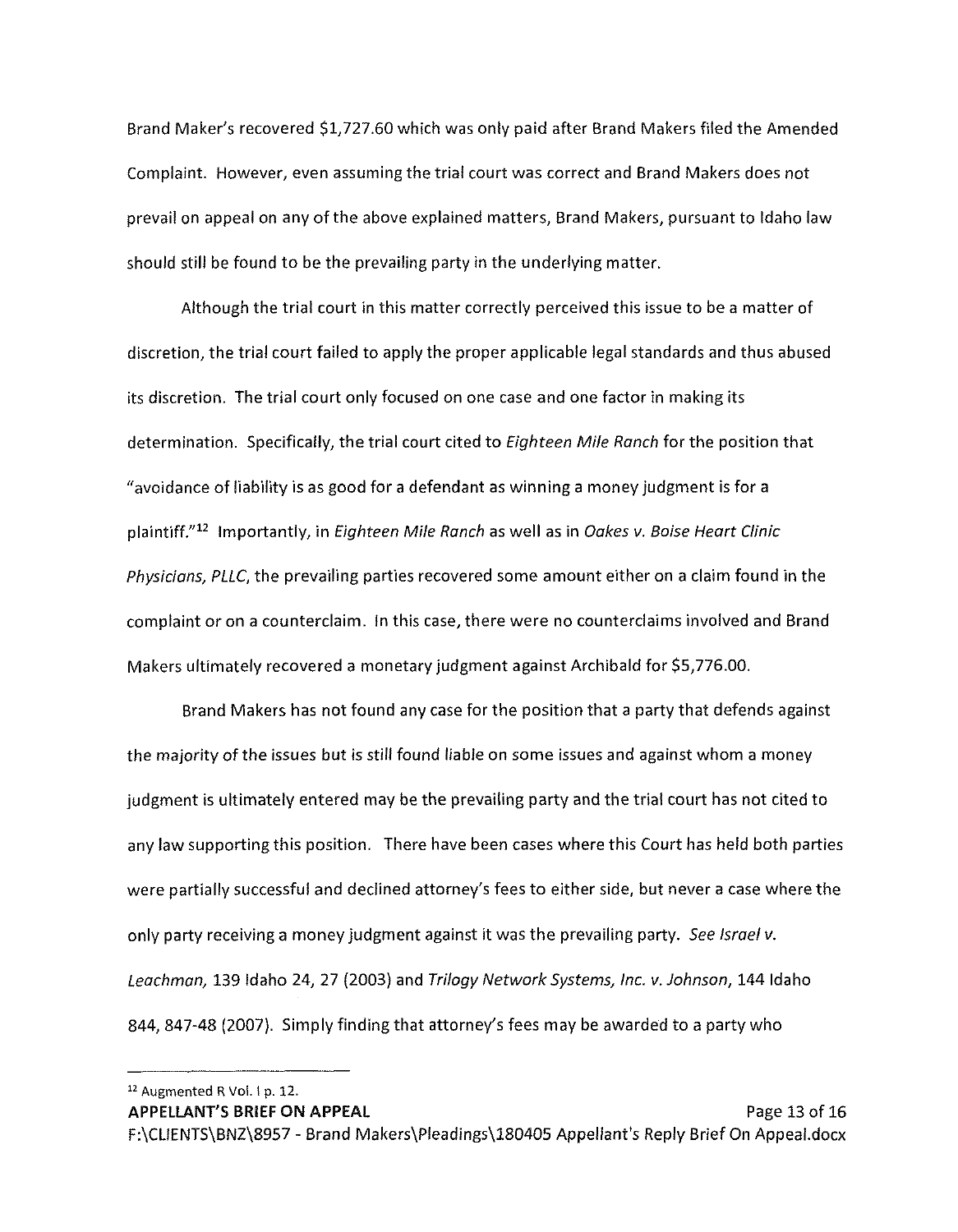receives an money judgment against it because the other party only prevailed on a portion of the amount sought would lead to absurd results in all types of cases just as it has done in this case.

Because there were no counterclaims involved in this case and because Brand Makers ultimately recovered a judgment against Archibald for \$5,776.00 this Court should find that the trial court applied an incorrect legal standard and has abused its discretion in finding Archibald to be the prevailing party. Additionally, should Brand Makers prevail on any of the other issues contained in this appeal, the result of attorney's fees being awarded against it is even more egregious. At a minimum this Court could find that because both parties prevailed in part, no attorney's fees should be awarded as it found in *Israel* and Trilogy Network Systems, Inc.

#### BRAND MAKER'S IS ENTITLED TO RECOVER ITS COSTS AND FEES ON APPEAL

Rule 40 of the Idaho Appellate Rules permits the award of costs to the prevailing party on appeal. Rule 40 states, "[c]osts shall be allowed as a matter of course to the prevailing party unless otherwise provided by law or order of the Court." As the prevailing party on appeal, Brand Makers is entitled to recover its costs pursuant to Rule 40. Similarly, Rule 41 provides for an award of attorney's fees. A prevailing party on appeal is entitled to attorney's fees on appeal if that prevailing party was entitled to attorney's fees before the lower court. Action Collection Servs., Inc., v. Bigham, 146 Idaho 286 {Ct. App. 2008).

Idaho Code section  $12-120(3)$  states that "[i]n any civil action to recover on ... any commercial transaction unless otherwise provided by law, the prevailing party shall be allowed a reasonable attorney's fee to be set by the court...." "The mandatory attorney fee provisions of I.C. § 12-120 govern on appeal as well as in the trial court." Actions brought for breach of an employment contract are considered commercial transactions, subject to the attorney fee provision of I.C.  $\S$  12-120(3).

**APPELLANT'S BRIEF ON APPEAL** Page 14 of 16 F:\CLIENTS\BNZ\8957 - Brand Makers\Pleadings\180405 Appellant's Reply Brief On Appeal.docx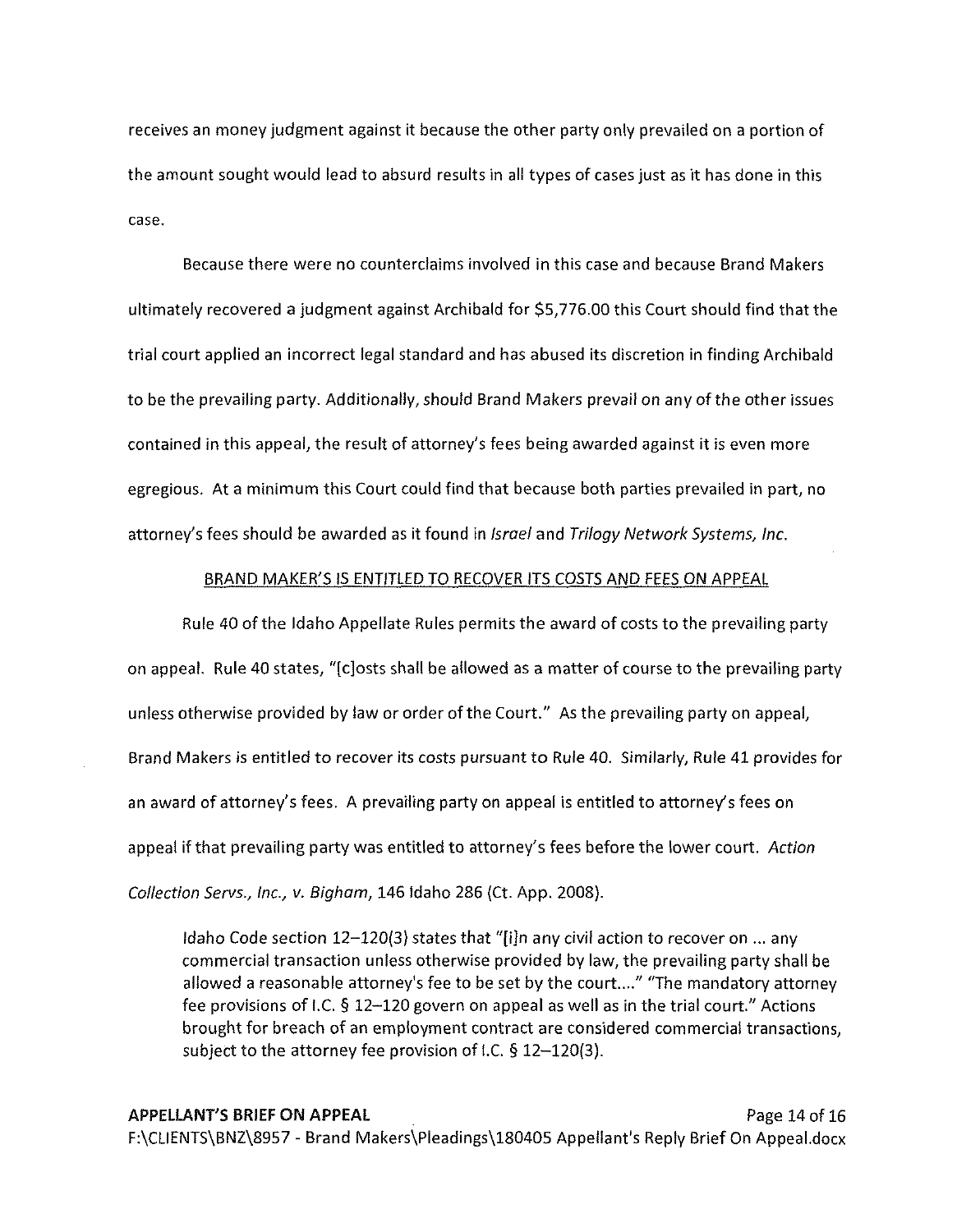Oakes v. Boise Heart Clinic Physicians, PLLC, 152 Idaho 540, 546-47 (2012).

In this case, Brand Makers was entitled to attorney's fees pursuant to I.C. §12-120(3) before the trial court because this matter was filed as a civil action to recover on an open account, account stated, or contract relating to the purchase or sale of services within the meaning of Idaho Code § 12-120(3) and an employment contract which is a commercial transaction.<sup>13</sup> Because Brand Makers was entitled to fees pursuant to I.C. § 12-120(3) before the Magistrate Court, Brand Makers is also entitled to its appellate attorney's fees pursuant to I.A.R. 41.

## **CONCLUSION**

For all the reasons set forth in this Brief, Brand Makers respectfully requests that this

Court reverse the Trial Court's Findings of Fact and Conclusions of Law and entry of Judgment on Appeal finding:

- 1. The evidence presented at trial does not support the trial court's findings of fact;
- 2. The trial court's conclusions of law do not follow the findings of fact;
- 3. The trial court committed reversible error in denying Brand Maker's attorney's fees and awarding attorney's fees to Archibald; and
- 4. Brand Makers is entitled fees and costs below and before this Court. DATED this  $\overline{\text{SO}^+}$  day of April, 2018.

SMITH, DRISCOLL & ASSOCIATES, PLLC

Bryan N. Zollinger ttorneys for Appellant